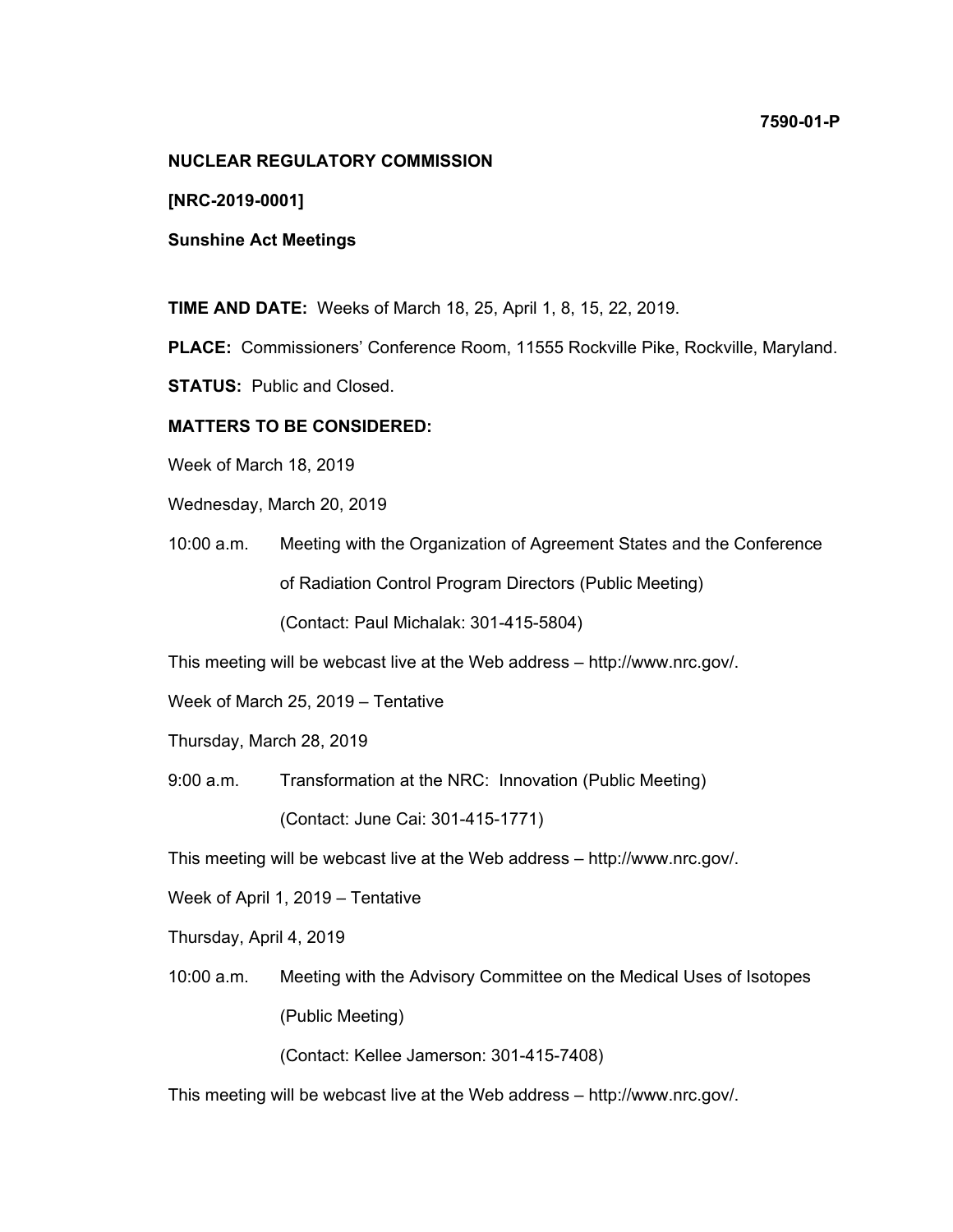Week of April 8, 2019 – Tentative

There are no meetings scheduled for the week of April 8, 2019.

Week of April 15, 2019 – Tentative

There are no meetings scheduled for the week of April 15, 2019.

Week of April 22, 2019 – Tentative

Tuesday, April 23, 2019

10:00 a.m. Strategic Programmatic Overview of the Fuel Facilities and the Nuclear Materials Users Business Lines (Public Meeting) (Contact: Paul Michalak: 301-415-5804)

**CONTACT PERSON FOR MORE INFORMATION:** For more information or to verify the status of meetings, contact Denise McGovern at 301-415-0681 or via e-mail at Denise.McGovern@nrc.gov. The schedule for Commission meetings is subject to change on short notice.

The NRC Commission Meeting Schedule can be found on the Internet at: http://www.nrc.gov/public-involve/public-meetings/schedule.html.

The NRC provides reasonable accommodation to individuals with disabilities where appropriate. If you need a reasonable accommodation to participate in these public meetings, or need this meeting notice or the transcript or other information from the public meetings in another format (e.g., braille, large print), please notify Kimberly Meyer-Chambers, NRC Disability Program Manager, at 301-287-0739, by videophone at 240-428-3217, or by e-mail at Kimberly.Meyer-Chambers@nrc.gov. Determinations on requests for reasonable accommodation will be made on a case-by-case basis.

Members of the public may request to receive this information electronically. If you would like to be added to the distribution, please contact the Nuclear Regulatory Commission, Office of the Secretary, Washington, DC 20555 (301-415-1969), or by email at Wendy.Moore@nrc.gov.